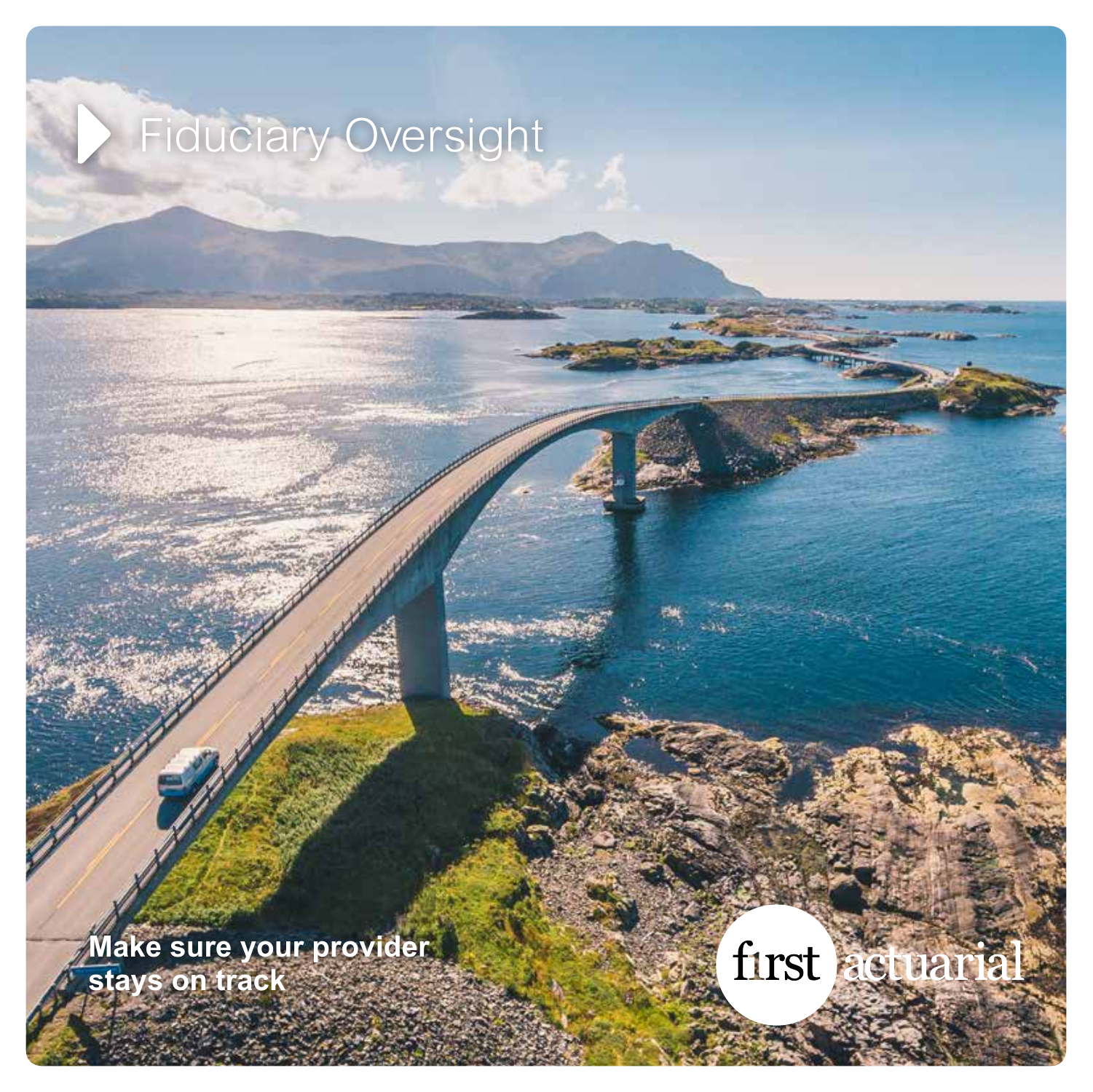## Are your investments roadworthy?

Letting one organisation make decisions on your entire investment portfolio means placing a lot of trust in them.

Whether or not you're happy with your fiduciary manager, it makes sense to oversee investment performance by putting an impartial adviser in place.

We can help you.

Our evaluation service includes benchmarking of fees and analysis of all the components of your strategy.

#### **We'll soon spot if any element of your approach needs a tune-up:**

- How do providers compare to the market rate?
- Do the investments reflect industry best practice?

Things change quickly in investment markets. New classes appear. Certain investment classes become cheaper. New providers and approaches come to market. We make sure that fiduciary offerings start off and remain fit for purpose so you get the best possible results at a reasonable price.





On the left we plot the performance of a fiduciary manager's growth portfolio against equivalent fiduciary managers and diversified growth funds. Those at the top left of the plot have achieved higher returns with lower levels of volatility and have therefore performed well. You should be concerned if your fiduciary manager appears in the bottom right of the diagram, as they will be achieving low returns and exhibiting high levels of volatility.

On the right we look through the fiduciary manager's portfolio. We would expect a fiduciary manager to gain access to a broad range of asset classes. In particular the fiduciary manager should give you access to alternative assets that would otherwise be difficult to obtain. This is the case here with material exposures to renewable and social infrastructure (wind and solar farms as well as schools and hospitals).

#### **First Actuarial gives you peace of mind by giving your investments an objective appraisal.**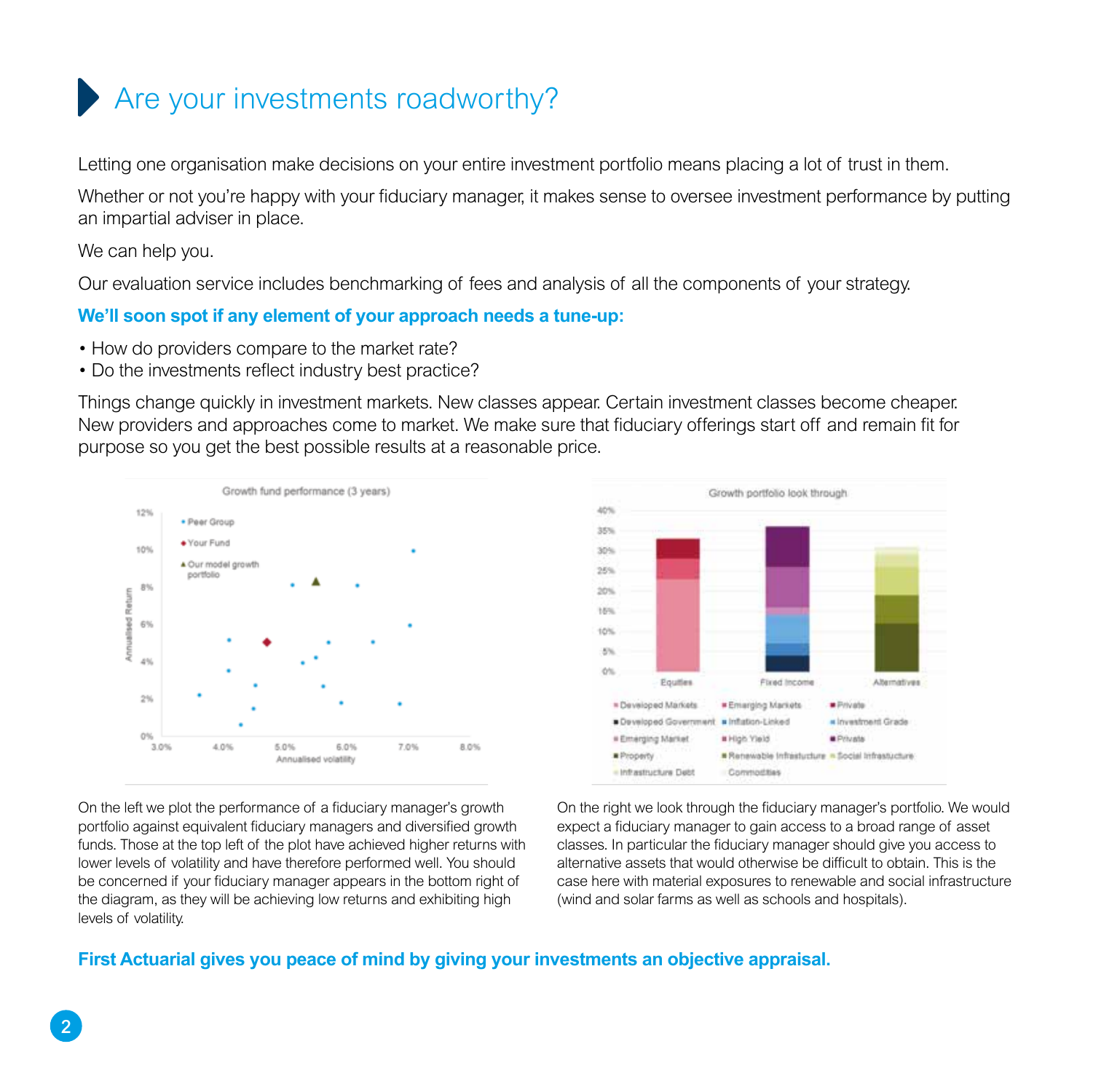

Fit for the journey ahead?

The investment governance requirements of the Pensions Act apply to all fund managers, including fiduciary managers.

It's important to ensure that the right provider is selected and that they remain suitable over time.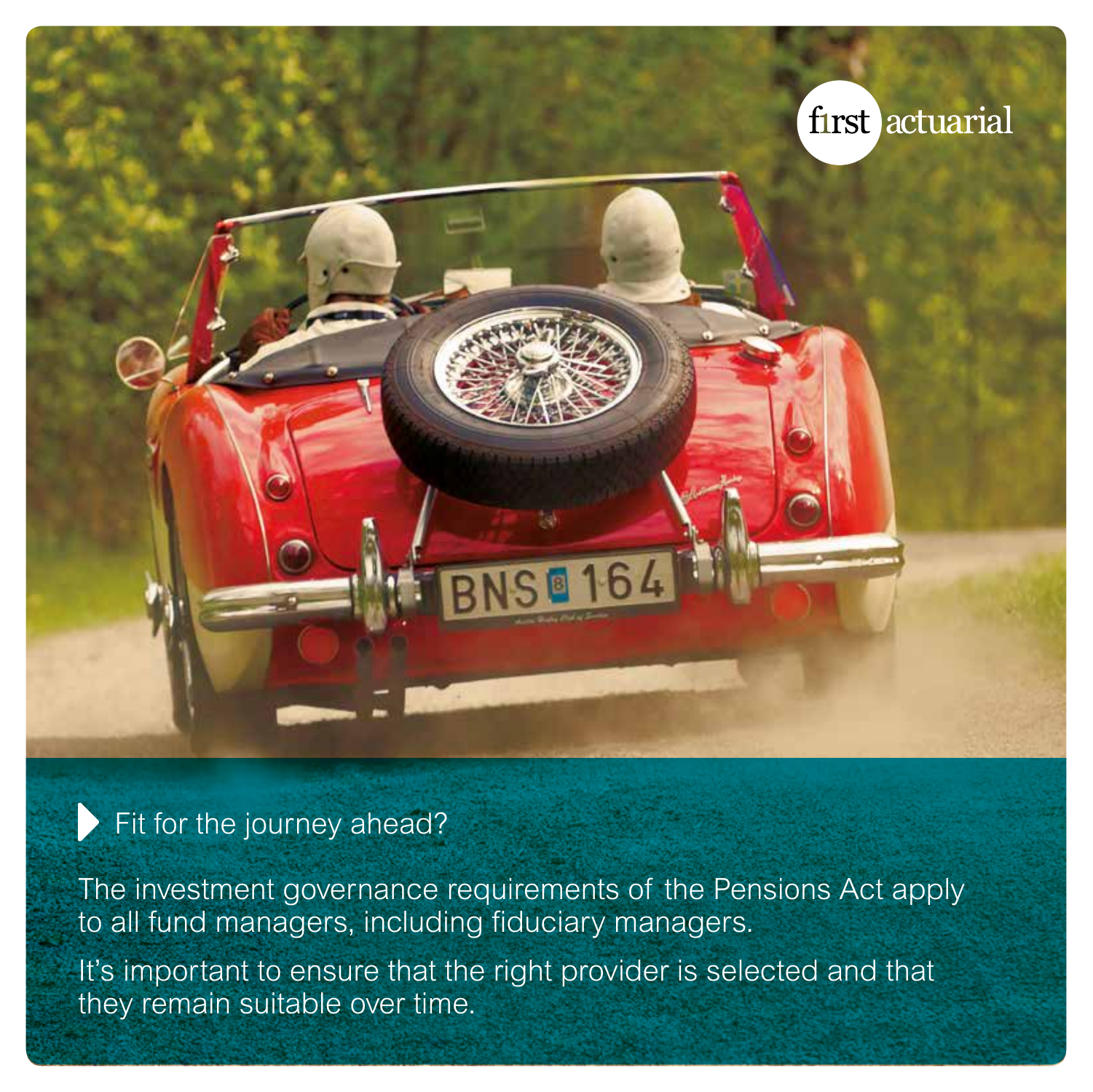## Components of the investment strategy

We have authoritative and up-to-date fund manager research that covers all major asset classes.

We are well placed to carry out specialist assessment of fiduciary strategy, including credit, multistrategy, illiquid markets and liability-driven investment (LDI).

## Fiduciary product testing and analysis

Our evaluation work is supported by detailed portfolio analysis. We split performance into its statistical components, so you can understand the impact of key decisions made by the provider.

The chart below shows how this client's deficit reduced from £4.9million to £3.8million.

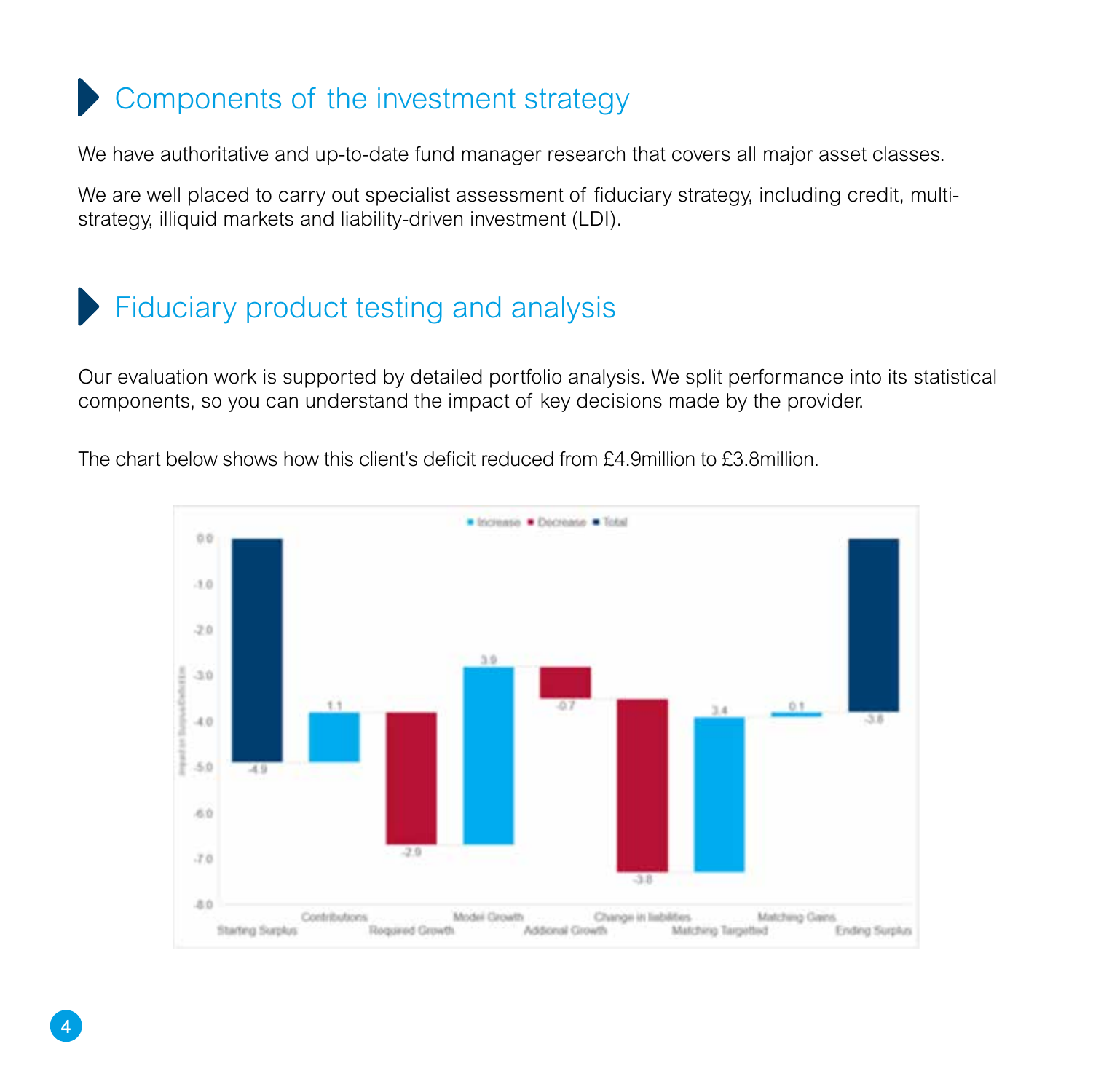In our reporting to clients, we identify the reasons for any improvement by splitting it into its components. Factors resulting in improvement are shown in blue, and reasons for any deterioration are set out in red:

**Contributions were paid. The model growth portfolio performed strongly. The matching portfolio matched the majortiv** of the increase in liabilities. **The matching portfolio also made modest** gains over its target.  $\Box$  Some asset growth was required to maintain the funding position. **Decisions of the manager led to** underperformance of the model portfolio. Liabilities increased due to market movements.

This analysis will gauge the impact of changes to your investment portfolio, highlight any problems you need to address, and help assess your fiduciary manager.

## Fiduciary oversight services

Our experienced advisory and research teams can offer all the services you require to oversee your fiduciary manager.

- Fiduciary manager selection services
- Pensions Act 1995 Section 36 advice
- Strategy calibration / ratification of suggested approaches
- Setting of suitable performance objectives
- Independent performance reporting and evaluation
- Fee benchmarking exercises
- Asset transition advice.

We are independently owned and have no ties to any fiduciary manager. We will review performance and costs and give you full and honest feedback.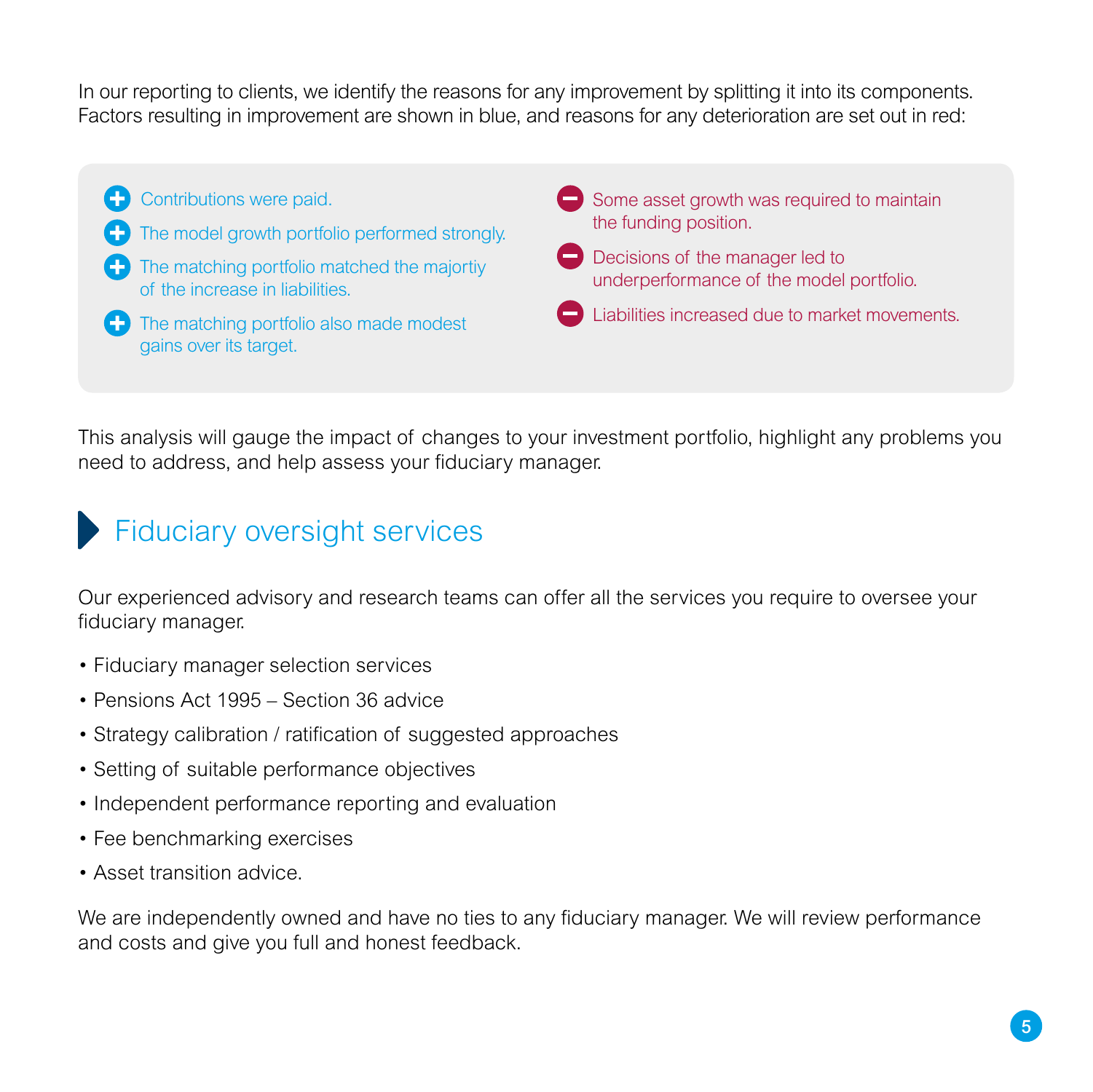Without the help and guidance of your consultants we're fairly sure that we would not have been in the position we are today and going forward.

f rst actuarial

 $\overline{\mathbf{G}}$ 

"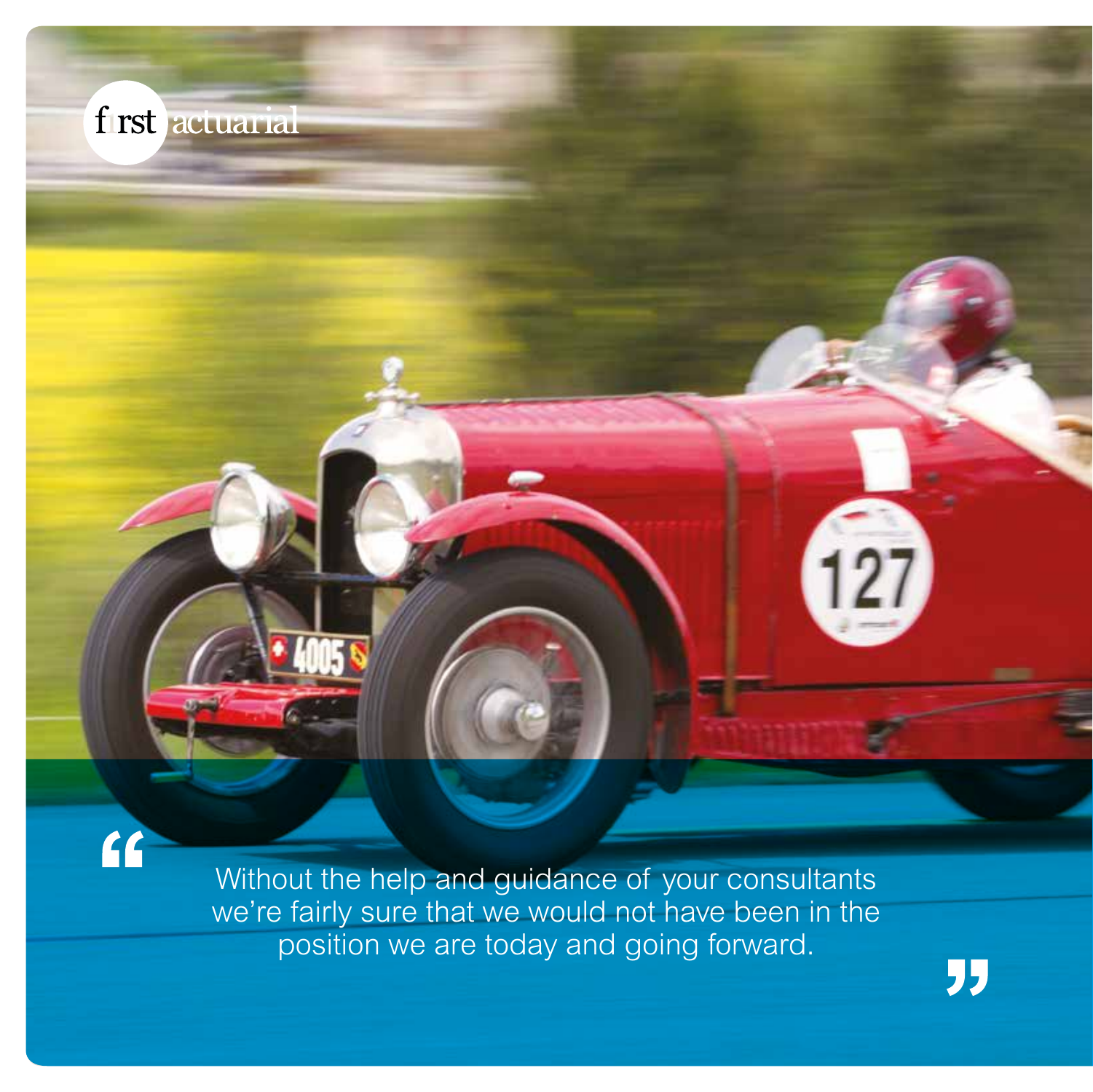



We'd love to talk to you about how First Actuarial can help



**Rob Skelton** rob.skelton@firstactuarial.co.uk Tel: 0113 818 73358



**Tiksha Kaul** tiksha.kaul@firstactuarial.co.uk Tel: 0113 818 7326



First Actuarial LLP is a nationwide partnership with over 250 staff spread across 5 offices. Each office provides our whole range of services.

Our investment team gives sensible, practical advice using the latest techniques to help you make the most of your investments.

#### **First Actuarial LLP** Mayesbrook House

Lawnswood Business Park Leeds LS16 6QY

**firstactuarial.co.uk**